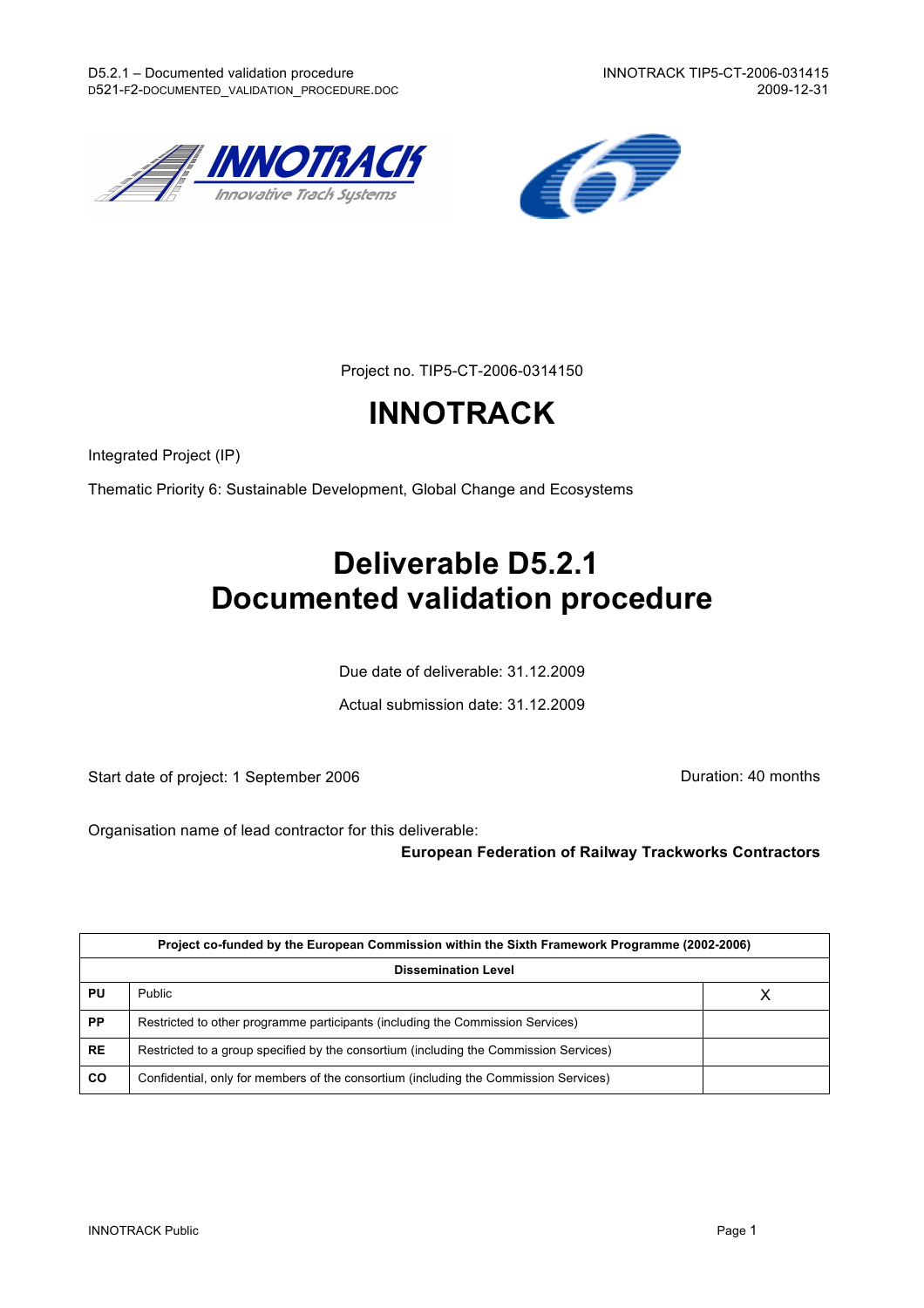## Table of Contents

| 1.           |                                                                                                                                                                                                        |    |  |  |  |  |  |  |
|--------------|--------------------------------------------------------------------------------------------------------------------------------------------------------------------------------------------------------|----|--|--|--|--|--|--|
| 2.           |                                                                                                                                                                                                        |    |  |  |  |  |  |  |
|              | 2.1<br>Starting up long term work in organisations within and outside INNOTRACK  8<br>2.2<br>2.3                                                                                                       |    |  |  |  |  |  |  |
| 3.           |                                                                                                                                                                                                        |    |  |  |  |  |  |  |
|              | 3.1<br>3.3 Safety issues hindering harmonisation of rules and regulations for cross-acceptance of machinery,<br>3.4.1 The remit of Rules and Regulations - Harmonisation of Procurement Procedures  15 |    |  |  |  |  |  |  |
| $\mathbf{4}$ |                                                                                                                                                                                                        |    |  |  |  |  |  |  |
|              | 4.1<br>4.2                                                                                                                                                                                             | 17 |  |  |  |  |  |  |
| 5.           |                                                                                                                                                                                                        |    |  |  |  |  |  |  |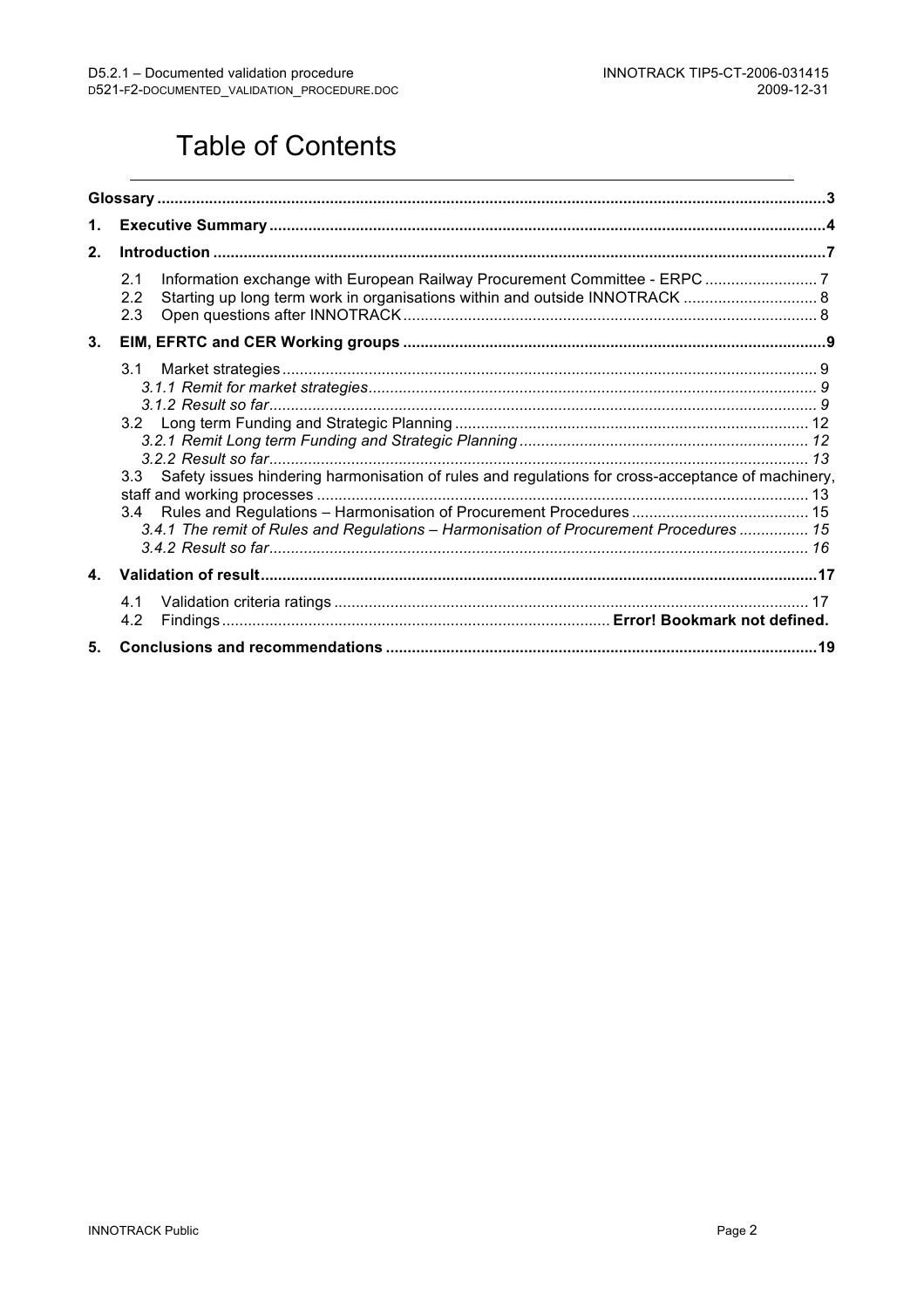## **Glossary**

- CER ........ Community of European Railway
- EFRTC.... European Federation of Trackworks Contractors
- EIM ......... European Infrastructure Managers
- ERPC...... European Railway Procurement Committee
- HLOS...... High Level Output Strategy
- IM............ Infrastructure Manager
- ITS.......... Integrated Technology Strategy
- KPI.......... Key Performance Indicators
- LCC ........ Life cycle costs
- LICB........ Lasting Infrastructure Cost Benchmarking (UIC project since 1996
- M & R...... Maintenance and renewal
- NR .......... Network Rail
- PPP ........ Public Private Partnership
- TRIS ....... Track Information System
- TSI .......... Technical Specification for Interoperability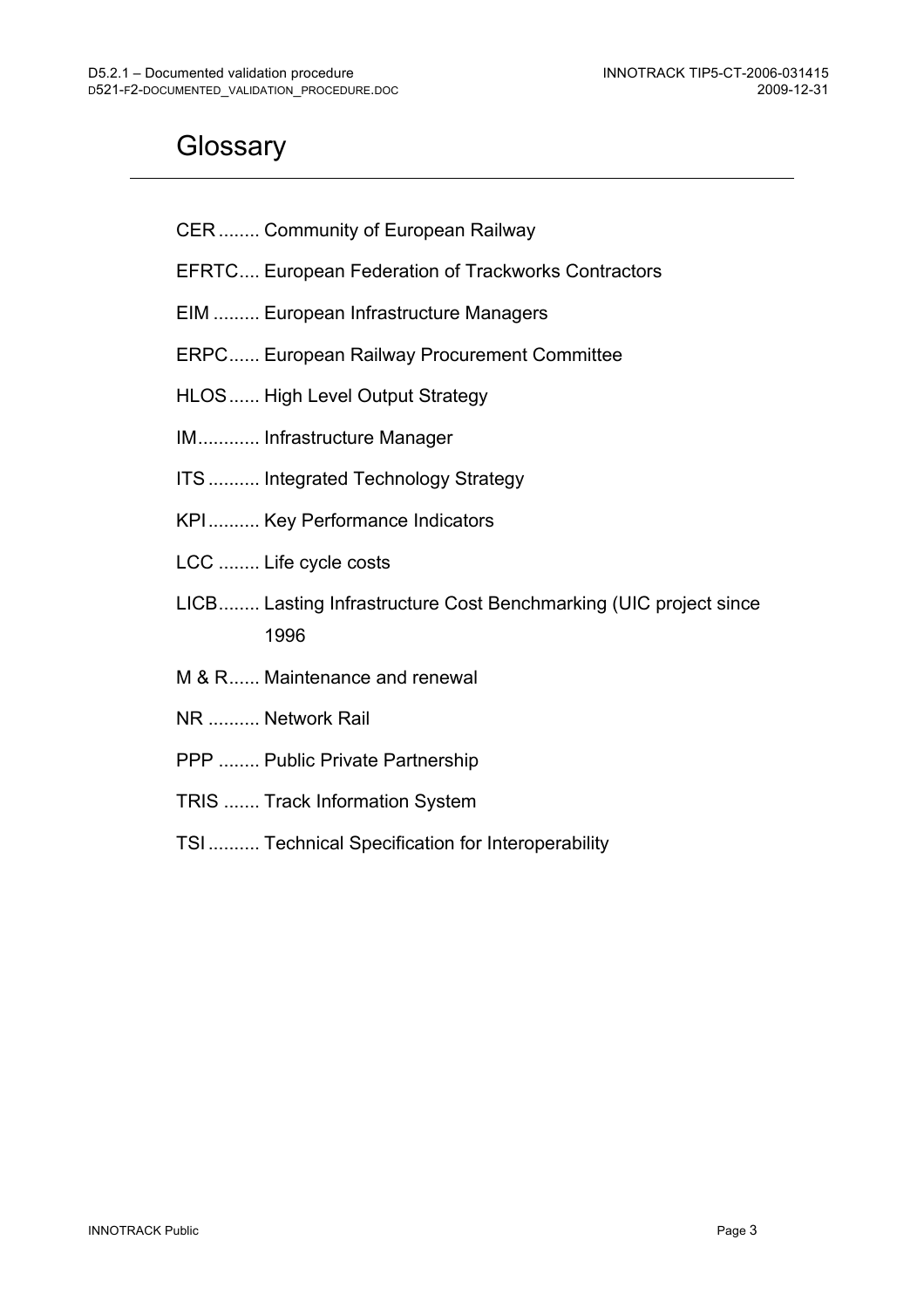## 1. Executive Summary

The results from INNOTRACK's subproject SP5 constitute a major step forward in handling logistics and procurement in the railway sector in an efficient manner. The result is however maybe not the same that was foreseen in the INNOTRACK Description of Work at the beginning of the project. The reality turned out to be much more complex than expected. In particular there was a need for more long-term actions than foreseen. Despite this, for the first time a lot of important issues have been identified and handled.

SP5 in INNOTRACK has identified the need for a better dialogue between the IMs and the contractors. At the same time, due to procurement regulations and procedures, this dialogue is today much more restricted than before. In the work of SP5 and especially in D5.1.5 and D5.1.6 it is clearly shown that an open dialogue between the IMs and the contractors could not only solve today's problems but also be a significant contributor to reduce costs. It is also shown how this could be feasible.

The reports D5.1.5 and D5.1.6 present the results of the studies on interfaces between contractors and infrastructure managers based on extensive and structured interviews targeting the project objectives for the improvement in cost efficiency and performance of track maintenance and renewal works. In total, representatives of twelve track work contractors and seven infrastructure managers were interviewed. The results clearly show that the conditions in different countries differ a lot. There is a long way to go to an open and competitive market in Europe. INNOTRACK has constituted an important step forward also in this direction.

Several contractors ask for an LCC approach in decision-making. This is also a common opinion from the IMs. The problem is that there has not been any Europeanwide accepted method for LCC and RAMS evaluations. In INNOTRACK's subproject SP6 such a method has been developed for the first time. The major remaining problem here is to obtain relevant input data to make the LCC-analysis accepted and meaningful.

The reports in SP5 also show that some of the questions raised by the contractors are already considered by the IMs. The problem is too often that it takes time to change procedures, a well-known Achilles' heel of the railways. Some problems, like increased possession times, are already in the focus for the majority of the IMs but the situation with increased traffic (many European countries had an all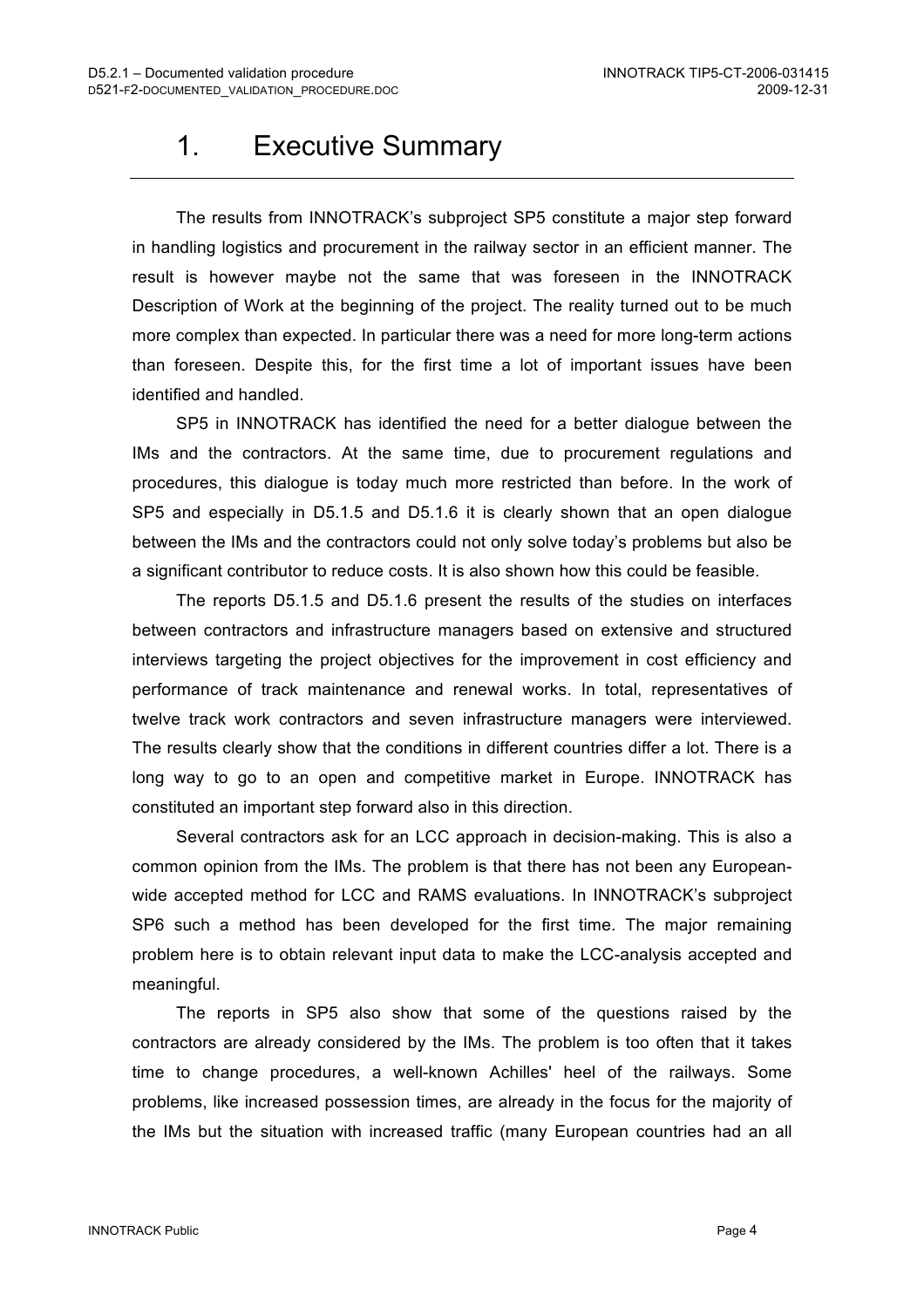time high in operations during 2008) has in reality meant a decrease in possession times.

Another opinion raised by the contractors is that the IMs must be more open to innovations. Today most IMs are very open for new ideas but the IMs do not have the full control over the situation. Regulatory bodies like EBA in Germany, RSSB in UK, EPSF in France and Transportstyrelsen in Sweden have today a role that is negative in the respect of getting innovations implemented faster. In INNOTRACK this issue has been raised with a regulatory body.

In SP5 a lot of commonly experienced problems have been identified and structured, see below. The work shows a number of areas where there are potentials for enhancements. The challenge in INNOTRACK is to start more long-term work to really implement mitigations to these identified problem areas.

Looking in the mirror on the objectives of SP5 in INNOTRACK it is seen that they were a bit optimistic. They were driven by contractors and IMs that did not have an international overview of the European situation. For this reason the results from WP5.1 are so interesting. For the first time the real problems have been identified on a European level. Earlier reports and findings have too often been top-level and not gone into enough technical details. Therefore it has been too easy to make the wrong conclusions regarding the actual operational situation.

In D5.1.5 and D5.1.6 the key conclusion were a number of findings resulting from the processing of interviews. These were grouped into the following seven clusters:

A – Market strategy

- B Long-term funding, planning and contracting
- C Work programming
- D Project management and logistics
- E Contracting strategies
- F Rules and Regulations
- G Plant

In INNOTRACK there has been a clear aim that subsequent work after the finalization of INNOTRACK will be carried out. In some areas this work has already been successful. For example members of EIM, CER and EFRTC have agreed on the follow up of the INNOTRACK conclusions and recommendations. The following priority areas from the report findings were put forward for the future work in this group:

- Market, long term funding, strategic planning
- Contracting strategy including harmonisation of procurement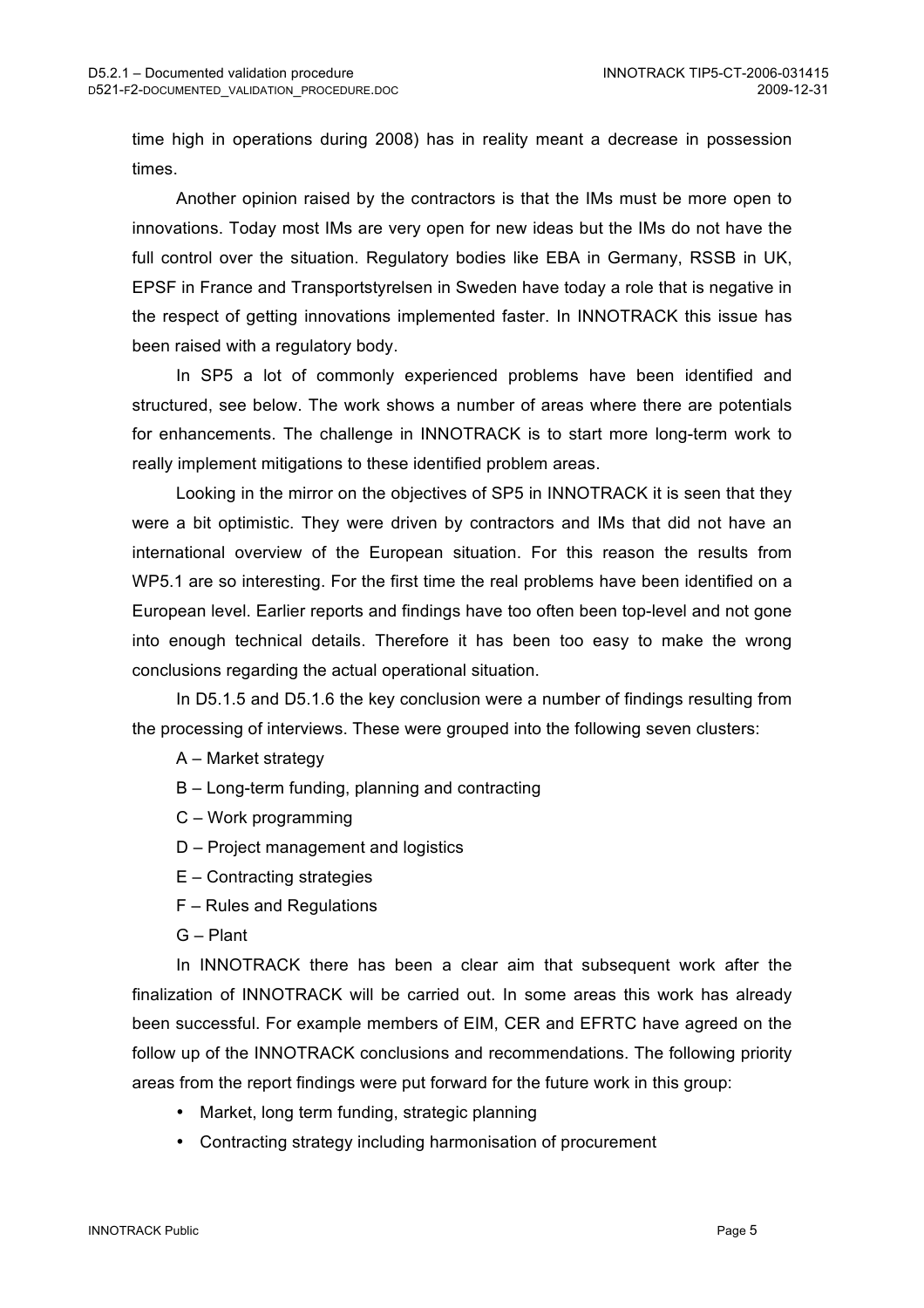• Review of current rules and regulations for cross acceptance of machinery, staff and works, proposal for harmonisation including qualification of contractors

• Review of the existing safety rules and regulations, current practices, proposal for harmonisation; in particular with the focus of the protection of the staff working on the track.

This is described more in detail in chapter 3.

One of the key objectives of INNOTRACK was a reduction of life cycle costs with 30%. Most of the interviews with both contractors and IMs show a possible cost reduction to this extent solely form logistics related issues. Since the statements done in the interviews are not verified and often refer to specific activities it is however not possible to draw more precise general conclusions.

Another conclusion from SP5 in INNOTRACK is that a follow up project of SP5 is well motivated and needed if different European Union directives shall have a chance to become a reality in a near future.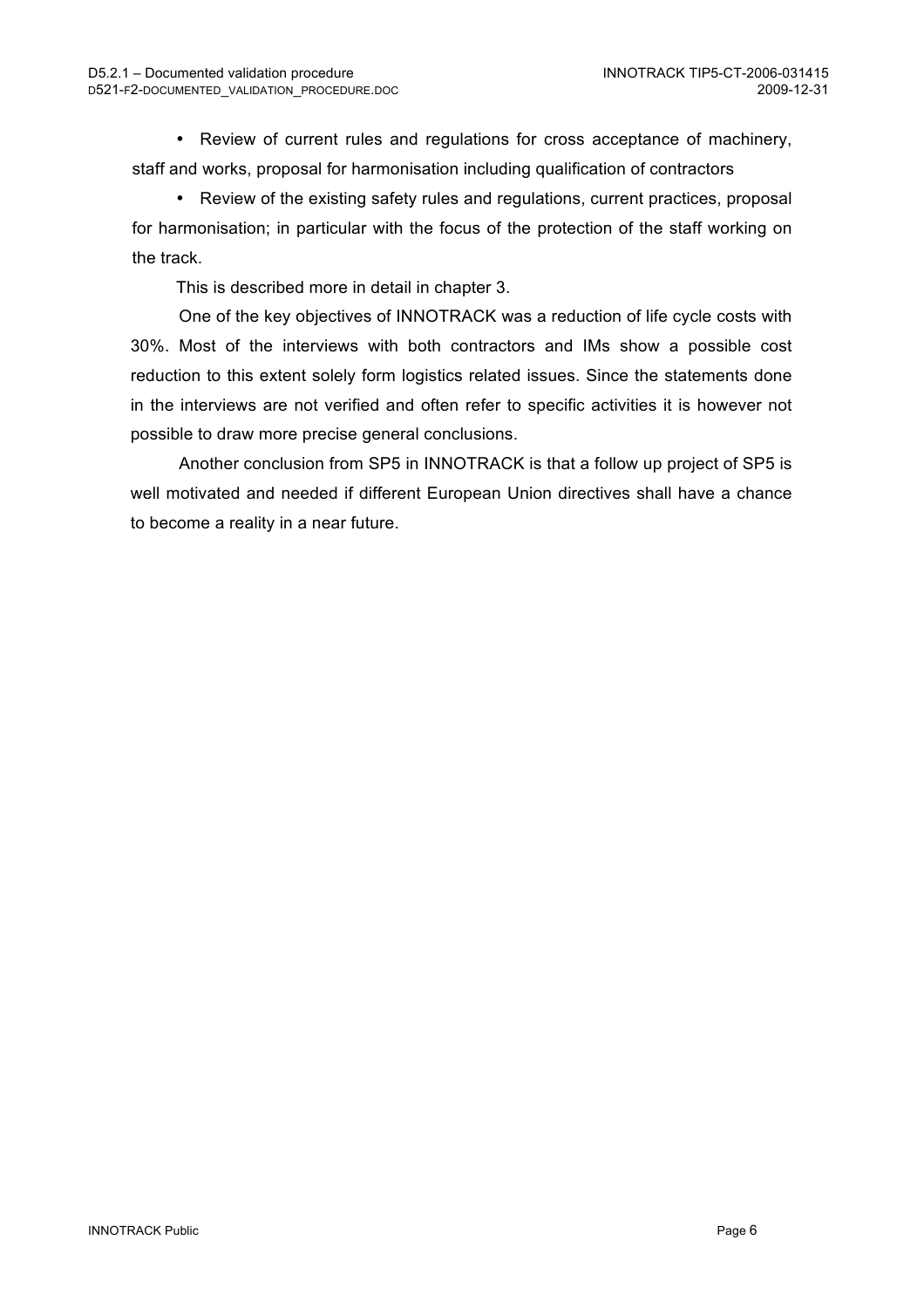## 2. Introduction

As stated in D5.1.5 and D5.1.6 the interface between contractors and infrastructure managers bears significant potential for increasing efficiency of track maintenance and renewal works. It is also stated that the performance of the contractors' works can be improved by a more collaborative partnership-based approach with infrastructure managers aimed at optimising the use of the possession times available, reducing the costs and/or delivering more for available budget and thus increase the efficiency of providing railway infrastructure for operators in general. A major problem was to find the right organisation within the IMs where the question is dealt with. Since the question is wide there are often several different parties who are handling parts of the question. The consequence of this is that INNOTRACK has met difficulties in SP5 to find the people in charge of the questions raised.

The following activities have been carried out to meet these difficulties.

### 2.1 Information exchange with European Railway Procurement Committee - ERPC

ERPC is an informal group that was created within UIC among the heads of procurement in different railways. They have annual meetings and the main focus is on information exchange. There are no working groups with an allocated budget reporting to ERPC.

INNOTRACK has been reporting to, and discussing with the ERPC. In Saltsjöbaden on the  $6<sup>th</sup>$  of March 2007 INNOTRACK was on the agenda. Several members of ERPC were afraid that INNOTRACK would give participating industry preferential treatment. Of course this is the case since the participating industries works close to the IMs and gets information about problems that the IMs have and also needs for specific innovations. At the same time it is important to point out that there is no preferential treatment in specific purchase situations, which is the important item from a legislative point of view. There is no alternative to working in projects like INNOTRACK if the railways shall have a competitive and well functioning railway industry.

In October 2009 INNOTRACK results were presented to the ERPC in Germany.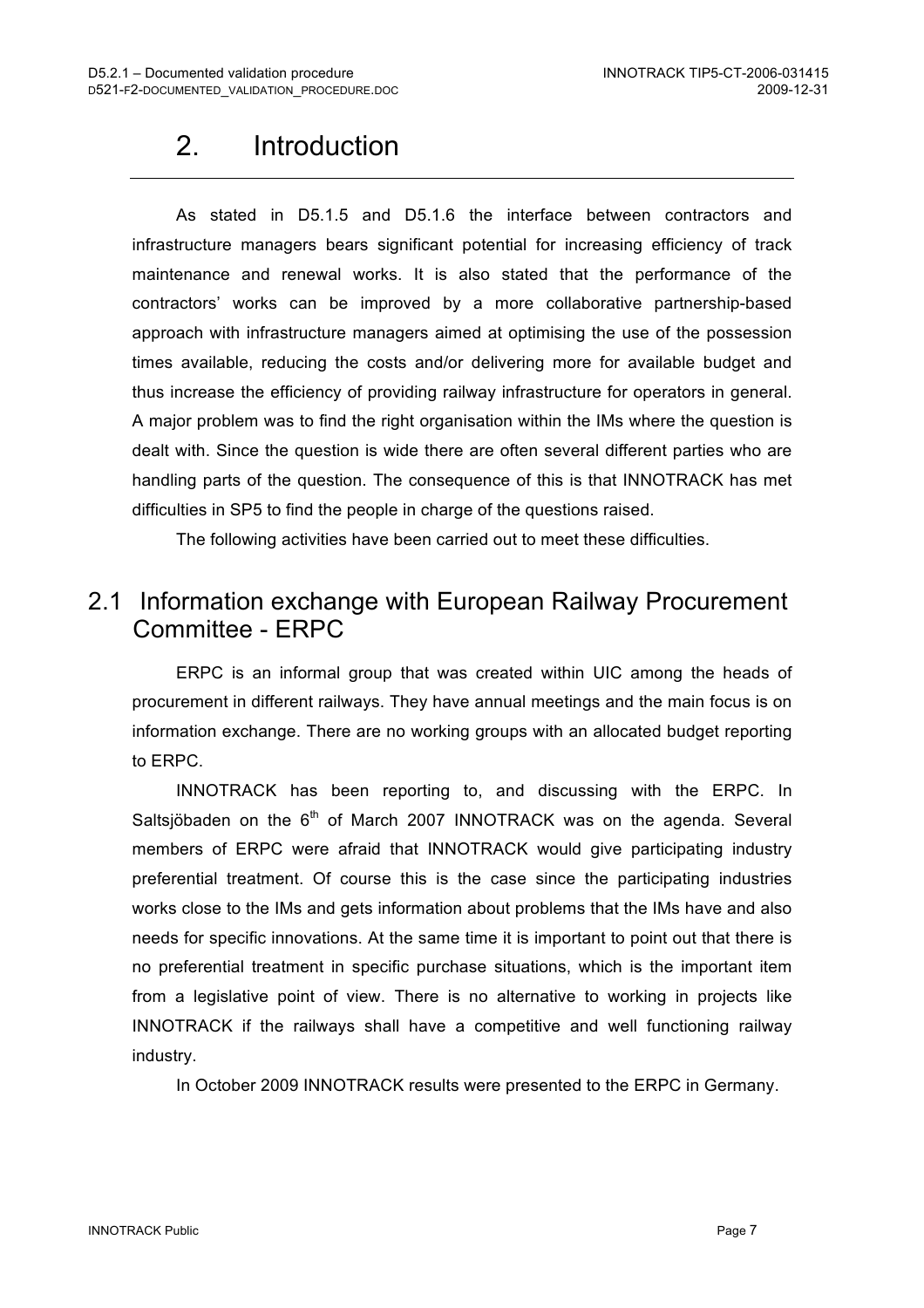### 2.2 Starting up long term work in organisations within and outside **INNOTRACK**

Since INNOTRACK is a project limited in time and resources it is important that existing organisations within and outside of the INNOTRACK consortium take over the responsibility of the results from INNOTRACK. This is especially the case since most implementation is carried out when INNOTRACK is ended. One initiative in SP5 is described in the above section. Another initiative was to hand over some of the result to working groups in existing bodies. This has been very successful and is described in chapter 3.

### 2.3 Open questions after INNOTRACK

The biggest problem is that European practices vary considerably between different countries. The situation is also very complex within most countries. A lot of national practices and laws regulate the situation in the individual countries. This means that the transformation process will be much longer than expected. The intention from INNOTRACK was to address these questions to IMs and industry so that the results of SP5 will become a basis for future work and not some interesting "shelf warmers".

One must have in mind that benchmarking of unit costs indicates that there is considerable room for improvement. In fact, only by adopting the currently best practice there is a significant potential in reducing costs and increasing performance of track maintenance and renewal.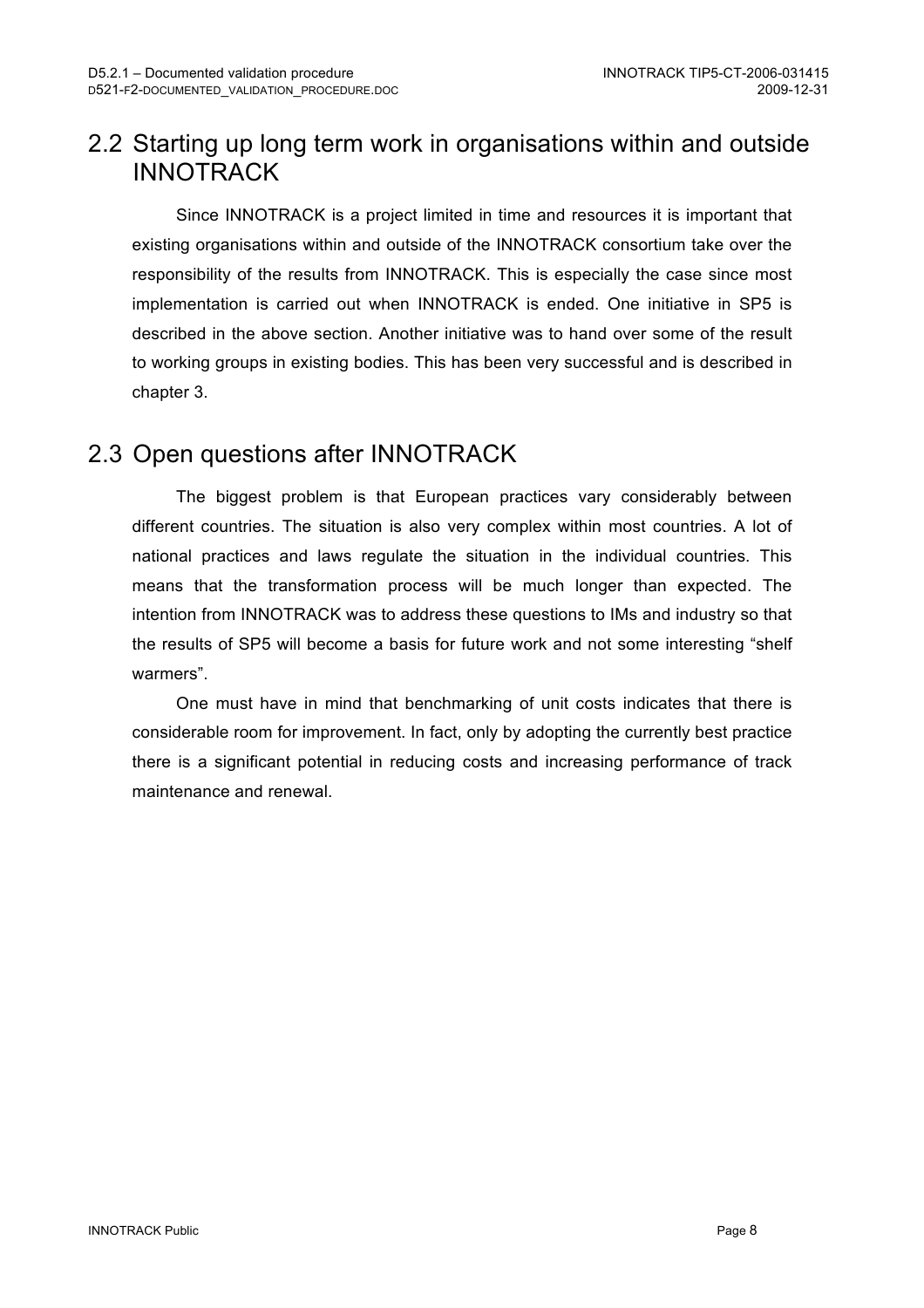## 3. EIM, EFRTC and CER Working groups

#### 3.1 Market strategies

#### 3.1.1 Remit for market strategies

Michael Robson of EIM is responsible for this Working Group. The group is lead by Martin Arter, NR.

The purpose is to propose methodologies/criteria for IM's to assess the benefits/drawbacks of contracting in or contracting out maintenance and/or renewal of their network. These methodologies/criteria should be based on current best practices, whilst also exploring the scope for new processes.

The aim is also to identify any points of principle, which should be followed e.g. that the client must not loose its knowledge of the assets.

The scope should detail the main areas where the methodologies can be used encompassing an understanding of the long-term costs and benefits of either contracting in or out or a mix of strategies. It should also propose the type of data, which should be shared between IM/Contractors to ensure that a balanced view is obtained. The work started by looking at the areas of major costs track works, signalling, electrification before moving onto other areas e.g. telecommunications. The scope does not include actual procurement of the services. In order to ensure no bias from either side it is proposed to have the sessions run by a facilitator.

#### 3.1.2 Planned deliverables

- A document, which lists measurable criteria under different headings, separating maintenance and renewal by track work, signalling and, electrification
- Identification of categories of information which can be shared between IM/Contractors and a proposed format for this together with how this information would be used in evaluating contracting strategies.

#### 3.1.3 Result so far

A questionnaire on in/outsourcing maintenance & renewals has been sent out and been answered. The questionnaire covered two aspects: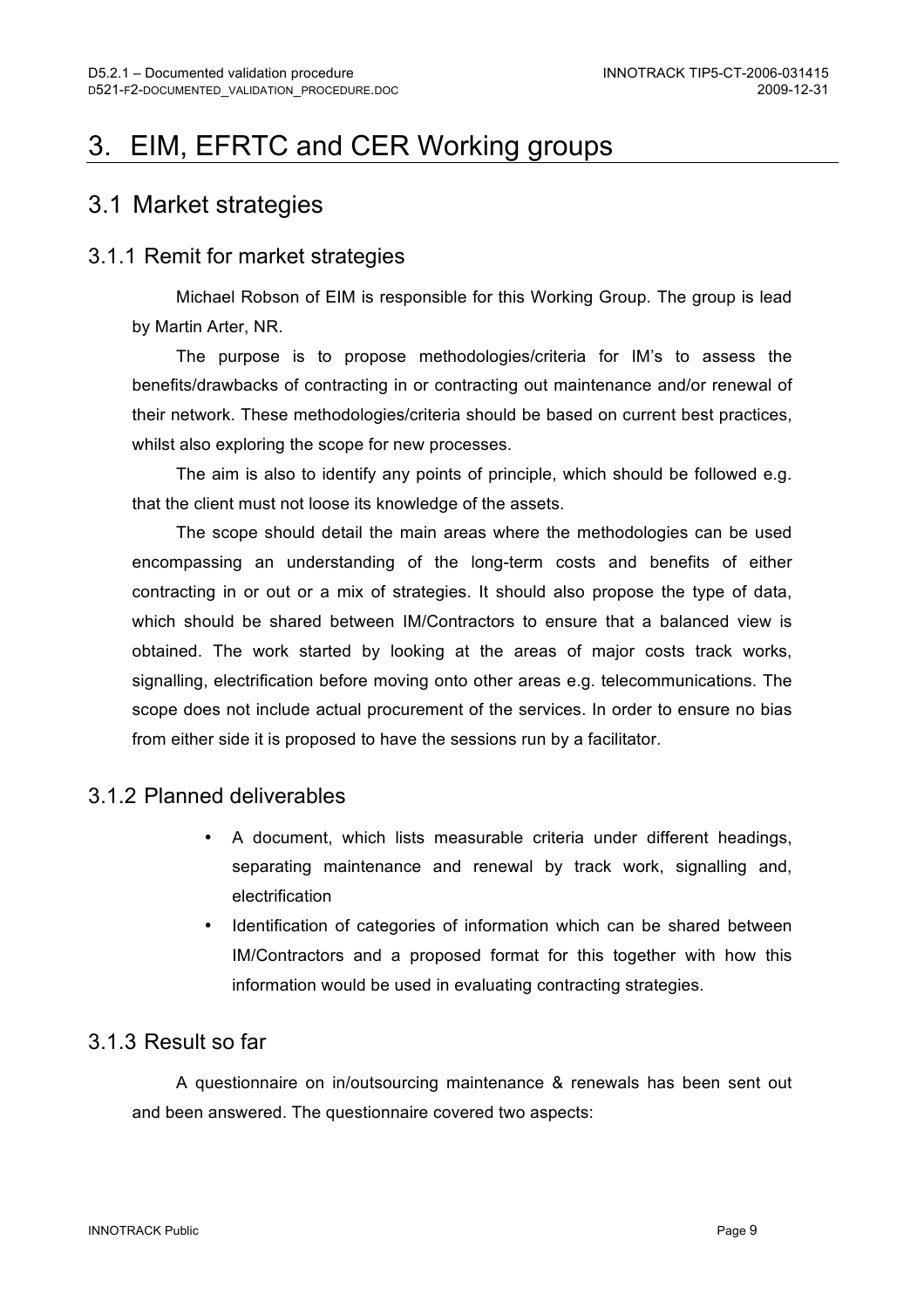- What criteria do IMs use to make decisions on in/outsourcing M&R works?
- How do IMs measure the performance of contractors and/or in-house teams in charge with M&R works?

Network Rail prepared the questionnaire. Below you can see some result from these questionnaires.

There are also several case studies.

| Please rate the following criteria according to their<br>importance in taking decisions to in/outsource                                               |   |    | $1 = not important, 5 = essential$ | <b>Average score</b> | Rank |     |    |
|-------------------------------------------------------------------------------------------------------------------------------------------------------|---|----|------------------------------------|----------------------|------|-----|----|
| maintenance & renewal works                                                                                                                           |   | 2  | 3                                  | 4                    | 5.   |     |    |
| > There is a rigid, constraining framework (national law,<br>political context, pre-defined policy) that limits<br>in/outsourcing decisions by the IM | 3 | 2  | 2                                  | 2                    | 2    | 2,8 | 12 |
| > Competence available in-house vs. competence<br>available on the market                                                                             | 1 | 0  | з                                  | 4                    | з    | 3,7 |    |
| > How critical the activity is, desire to maintain a certain<br>level of control                                                                      | 0 | -1 | 0                                  | 4                    | 5    | 4,3 |    |
| > Keeping knowledge and know-how inside the company                                                                                                   | 0 | 1  | 1                                  | 3                    | 6    | 4,3 |    |
| > Large vs. smaller volumes of work                                                                                                                   | 1 | 0  | 6                                  | 1                    | з    | 3,5 |    |
| > Level of competition on the contractors' market                                                                                                     | 1 | 0  | 1                                  | 5                    | 4    | 4,0 |    |
| > Access to technology / innovation / knowledge                                                                                                       | 1 | 1  |                                    | 4                    | 2    | 3,6 |    |
| > Cost optimisation                                                                                                                                   | 0 | -1 | $\Omega$                           | 5                    | 5    | 4,3 | 2  |
| > Own resource optimisation                                                                                                                           | 1 | -1 | 0                                  | 3                    | 5    | 4,0 | 4  |
| > Peak period leading to an overload of work                                                                                                          | 1 | 2  | 2                                  | 2                    | з    | 3,4 | 10 |
| > A positive risk analysis has been carried out                                                                                                       | 2 | 2  | з                                  | 2                    | 1    | 2,8 | 13 |
| > Contractor's track record of successful projects                                                                                                    | 2 | 1  | з                                  | 0                    | 4    | 3,3 | 11 |
| > Evidence that the contractor has appropriate resources<br>and the capability to deliver the activity to the agreed<br>specifications and schedule   | n | 2  | з                                  | -1                   | 5    | 3,8 |    |
|                                                                                                                                                       |   |    |                                    |                      |      |     |    |

Part 1: decision-making criteria from 11 Infrastructure Managers.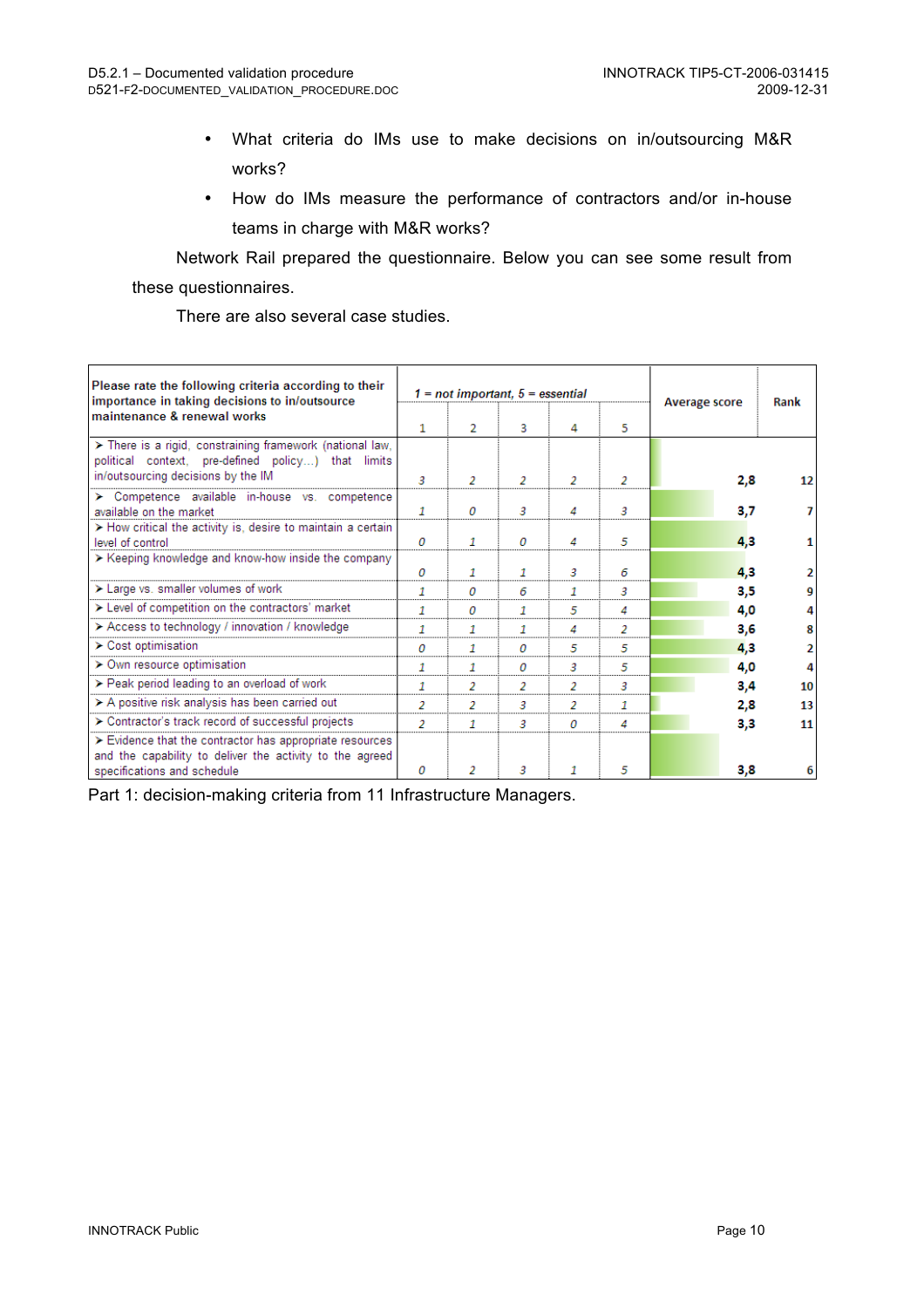D521-F2-DOCUMENTED\_VALIDATION\_PROCEDURE.DOC

| <b>Value Adding Behaviours</b>                                                                                                                              | Please state whether you agree or disagree that the<br>following behaviours add value |       |              |              |       |             |       | Agree       |  |  |  |
|-------------------------------------------------------------------------------------------------------------------------------------------------------------|---------------------------------------------------------------------------------------|-------|--------------|--------------|-------|-------------|-------|-------------|--|--|--|
|                                                                                                                                                             |                                                                                       | Agree | Partly agree | Disagree     |       |             | IMs   | Contractors |  |  |  |
| > Openness on the work scheduled to be<br>done over the medium-term (five years)                                                                            |                                                                                       | 87%   | 7%           |              | 7%    |             | 57%   | 100%        |  |  |  |
| > Clarity and simplicity of technical,<br>legislative and safety standards required to<br>be met in delivering the work                                     |                                                                                       | 94%   | 6%           |              | $0\%$ |             | 100%  | 89%         |  |  |  |
| > Long term partnerships between client<br>and contractor                                                                                                   |                                                                                       | 63%   | 19%          | 19%          |       | 43%         |       | 78%         |  |  |  |
| > Single point of contact with contractors                                                                                                                  |                                                                                       | 50%   | 36%          | 14%          |       | 43%         |       | 44%         |  |  |  |
| > Development of industry wide training<br>schemes that contractors are able to get<br>involved in if they wish                                             |                                                                                       | 67%   | 27%          |              | 7%    | 86%         |       | 44%         |  |  |  |
| > Behaviours of mutual respect - treating<br>each other with honesty, courtesy,<br>openness and respect - agreed via a<br>partnership charter or equivalent |                                                                                       | 88%   | 13%          |              | 0%    | 86%         |       | 89%         |  |  |  |
| > Joint development of whole life best value<br>solutions                                                                                                   |                                                                                       | 87%   | 7%           |              | 7%    |             | 71%   | 89%         |  |  |  |
| > Collaboration and concise, clear, timely<br>communication                                                                                                 |                                                                                       | 88%   | 13%          |              | 0%    | 100%        |       | 78%         |  |  |  |
| > Good Safety and Environmental<br>culture at all levels                                                                                                    |                                                                                       | 100%  | 0%           |              | 0%    | 100%        |       | 100%        |  |  |  |
| > Openness about Financial issues                                                                                                                           |                                                                                       | 69%   | 25%          |              | 6%    |             | 71%   | 67%         |  |  |  |
| > Work is delivered to the agreed<br>quality first time                                                                                                     |                                                                                       | 94%   | 6%           | 0%           |       | 86%         |       | 100%        |  |  |  |
| Please state whether you agree or disagree that the following<br><b>Value Destroying Behaviours</b><br>behaviours destroy value                             |                                                                                       |       |              |              |       |             | Agree |             |  |  |  |
|                                                                                                                                                             |                                                                                       | Agree |              | Partly agree |       |             | IMs   | Contractors |  |  |  |
| > Lack of clarity in scope of work to be done,<br>frequent uncontrolled and late changes by client,<br>specifications, standards and capacity               |                                                                                       | 100%  | $0\%$        |              |       |             | 100%  | 100%        |  |  |  |
| ≻ Short-term late-notice contract award                                                                                                                     |                                                                                       | 88%   |              | 6%           |       | 6%<br>86%   |       | 89%         |  |  |  |
| > Poor scope definition at both the future<br>workbank level and individual project level as well<br>as late changes to scope                               |                                                                                       | 88%   | 13%          |              | $0\%$ |             | 71%   | 100%        |  |  |  |
| > Switching between in-sourcing and out-sourcing<br>for any particular activity                                                                             |                                                                                       | 63%   | 31%          |              |       |             | 43%   | 78%         |  |  |  |
| > Lack of focus by client on activities that could<br>make the contractors more successful                                                                  |                                                                                       | 75%   | 19%          | 6%           |       | 71%         |       | 78%         |  |  |  |
| > Poor site management or pressure to take<br>"short cuts"                                                                                                  |                                                                                       | 94%   | $0\%$        |              | 6%    | <b>100%</b> |       | 89%         |  |  |  |

Part 2: value-adding vs. value-destroying behaviours form 7 IMs, 10 contractors in 10 countries.

 $13%$ 

 $6%$ 

 $7%$ 

88%

81%

 $93%$ 

> Poor quality work impacting passengers<br>and requiring corrective action

> Short notice change to track access

> Poor change management process

requirements or availability

86%

 $71%$ 

71%

89%

89%

89%

 $\overline{0\%}$ 

 $13%$ 

 $0%$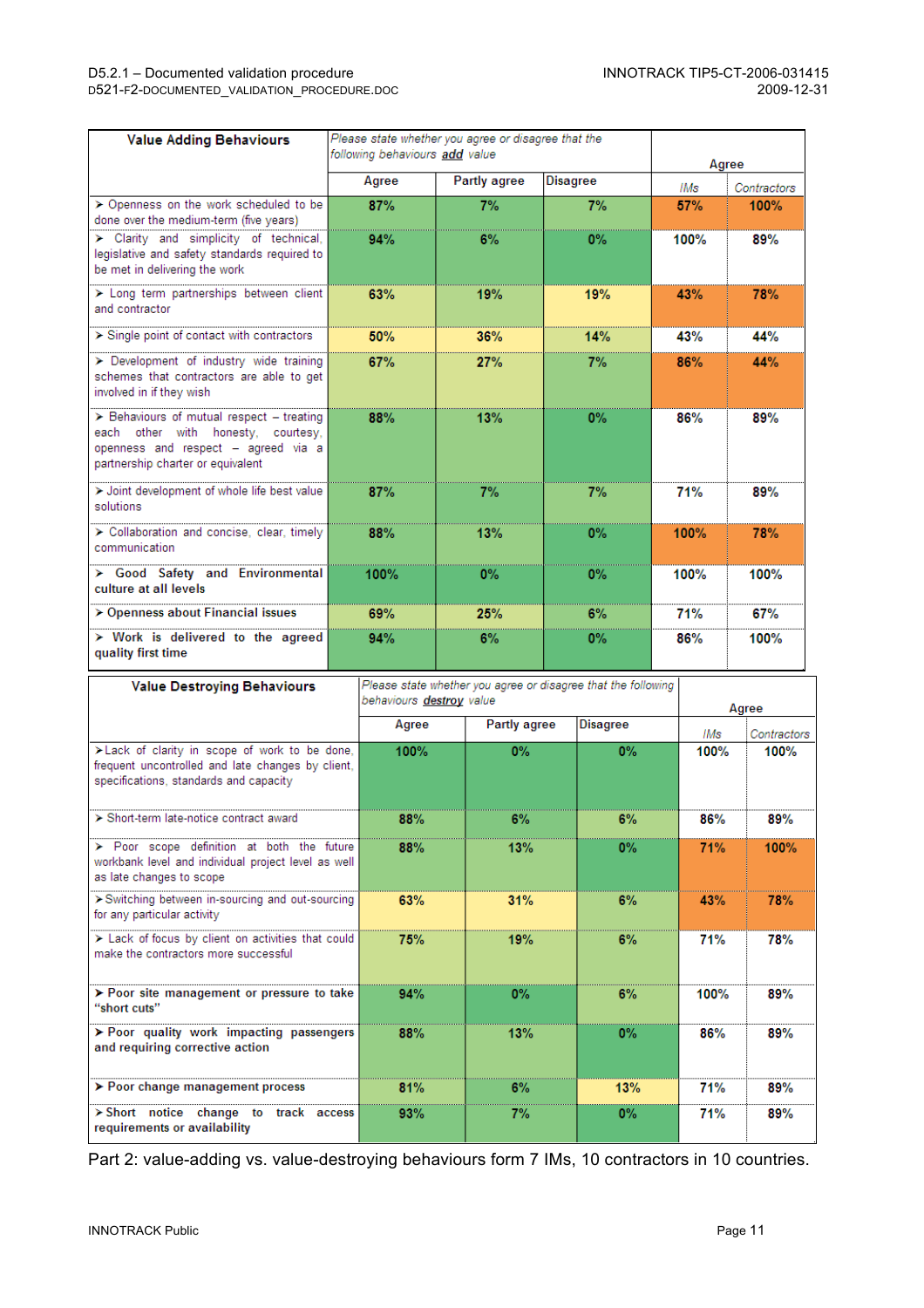Today a structure for the Market Strategy draft report is ready. In the background the INNOTRACK report is an important input to this work. The report will have two parts. The first is "Decision making criteria used by Infrastructure Managers" where identifying types/categories of relevant criteria, measuring performance of maintenance & renewal works and refining and weighing range of criteria identified is reported. The second is "Understanding the importance of behaviour". Finally there will be and Catalogue of best practice examples and also General conclusions and recommendations

This work is a good example of how other bodies have taken over an done a good job setting out from the results of INNOTRACK.

### 3.2 Long term Funding and Strategic Planning

#### 3.2.1 Remit Long term Funding and Strategic Planning

Michael Robson EIM is responsible for this Working Group.

The purpose is to deliver proposals on how to empirically measure the benefits of Long Term Funding and Strategic Planning in the railway industry in respect of maintenance and renewal. The ability to measure the benefits will enable more effective lobbying for long term funding.

The scope is limited to maintenance and renewal work. The group should look at all factors including investment in people, process, research and machinery.

A careful study should be made of the UIC ongoing work Lasting Infrastructure Cost Benchmarking (LICB), Regulatory Bodies and IM/Contractors KPIs to see what already exists and how they could be built upon.

#### 3.2.2 Planned deliverables:

- A set of performance indicators showing projected performance, asset condition, safety and price across a number of key activities over periods of between 1 and 10 years as a benefit of long term financing. This information will be used by IMs to lobby Member States for long term funding of infrastructure investment
- A table showing the reducing costs/increased output for the same level of investment over varying periods of time from 1 to 10 years. This information will be used by IMs to lobby Member States for long term funding of infrastructure investment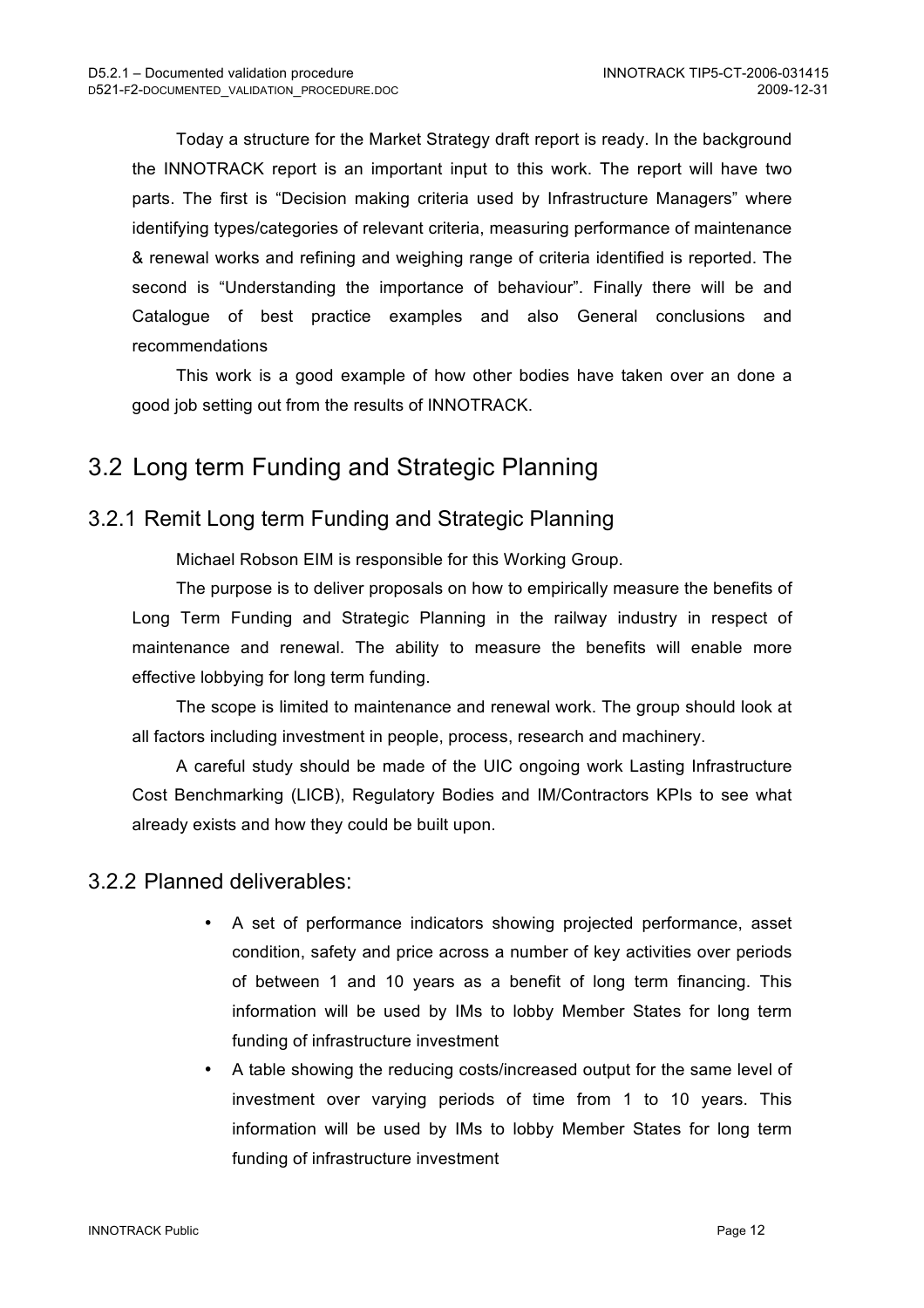• A set of common KPIs to be used by IM/Contractors showing outputs in key areas to support EIM/CER in discussions with member states in terms of Multi Annual Contracts. These KPIs should cover the main activities in track work signalling and electrification.

#### 3.2.3 Result so far

The lack of IM resources has resulted in that the results to date result are still rather poor.

### 3.3 Safety issues hindering harmonisation of rules and regulations for cross-acceptance of machinery, staff and working processes

EFRTC is responsible for this Working Group. The work is planned to end in 2010.

The objective of this task is to facilitate the cross-acceptance of contractors work by harmonizing safety rules and regulations related to contractors' plant, staff and works based on true willingness to find a consensus with added value for both national and pan-European levels.

The tasks are.

- Completion of the overview of the application of the Safety Directive 2004/49/EC with full European coverage with regard to
	- o Safety authorities
	- o Investigating bodies
	- o Role of IM
	- o Impact on the contractors
- Review of the safety requirements as applied by IMs and legislation per country – identification of differences and problems for cross acceptance aiming at harmonisation of the safety rules for work-site protection and logistics
- Cost implication of the safety requirements for contractors benchmarking and best practices
- Means of the protection of the staff working in the track  $-$  review of the existing systems and proposal for harmonisation
- Contractors involvement in the process of the revision of TSIs related to safety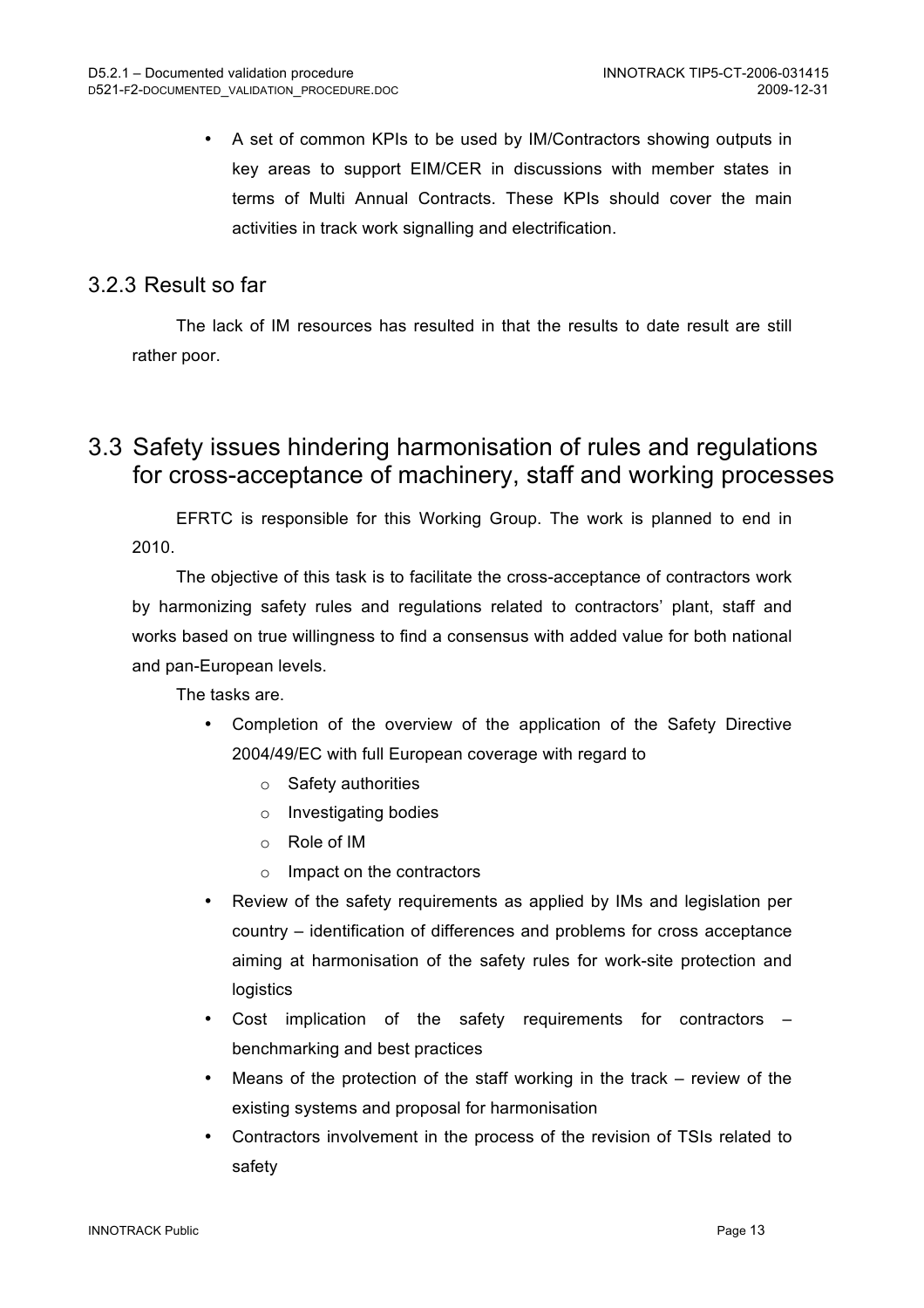- EIM and EFRTC cooperation with regard to the elaboration of CEN standards related to safety
- Agreement on the calendar for the implementation of harmonized rules and regulations

#### 3.3.1 Planned deliverables:

- Review of the application of Safety Directive identification of potential impacts on contractors and commitments to implement by all stakeholders – report (lobbying document) at M6, responsible: Mr Naggar
- Review of current equipments and practices for the protection of the staff working in the track, report (benchmarking/code of practice) at M12, responsible; Mr Guyot
- Identification of major obstacles in application of the various safety requirements for cross-acceptance of contractors work – report (lobbying document/code of practice) at M12, responsible: Secretary General
- Proposal for harmonisation of the safety rules for work-site protection and logistics report (code of practice/proposal for rules/regulations) at M18.
- Cost implication of the safety requirements for contractors  $-$  report (lobbying document) at M 24.
- Proposal for the European project on individual warning installations/systems complying with ERTMS/ETCS, proposal at M24, responsible: Secretary General
- Periodical reporting on contractors' involvement in the process of the revision of STI related to safety, reporting every 6 months, responsible: Secretary General
- Periodical reporting on EFRTC involvement in CEN activities, reporting every 6 months, responsible: Mr Guyot
- Periodical review of the agreed calendar for the implementation, reporting every 6 months, responsible Chairman

Lean and efficient working teams for each item will be appointed from the association's experts. The experts shall be competent, committed and contributing to the fulfilment of remit. For this purpose it is essential to define the profile of experts and to select those accordingly.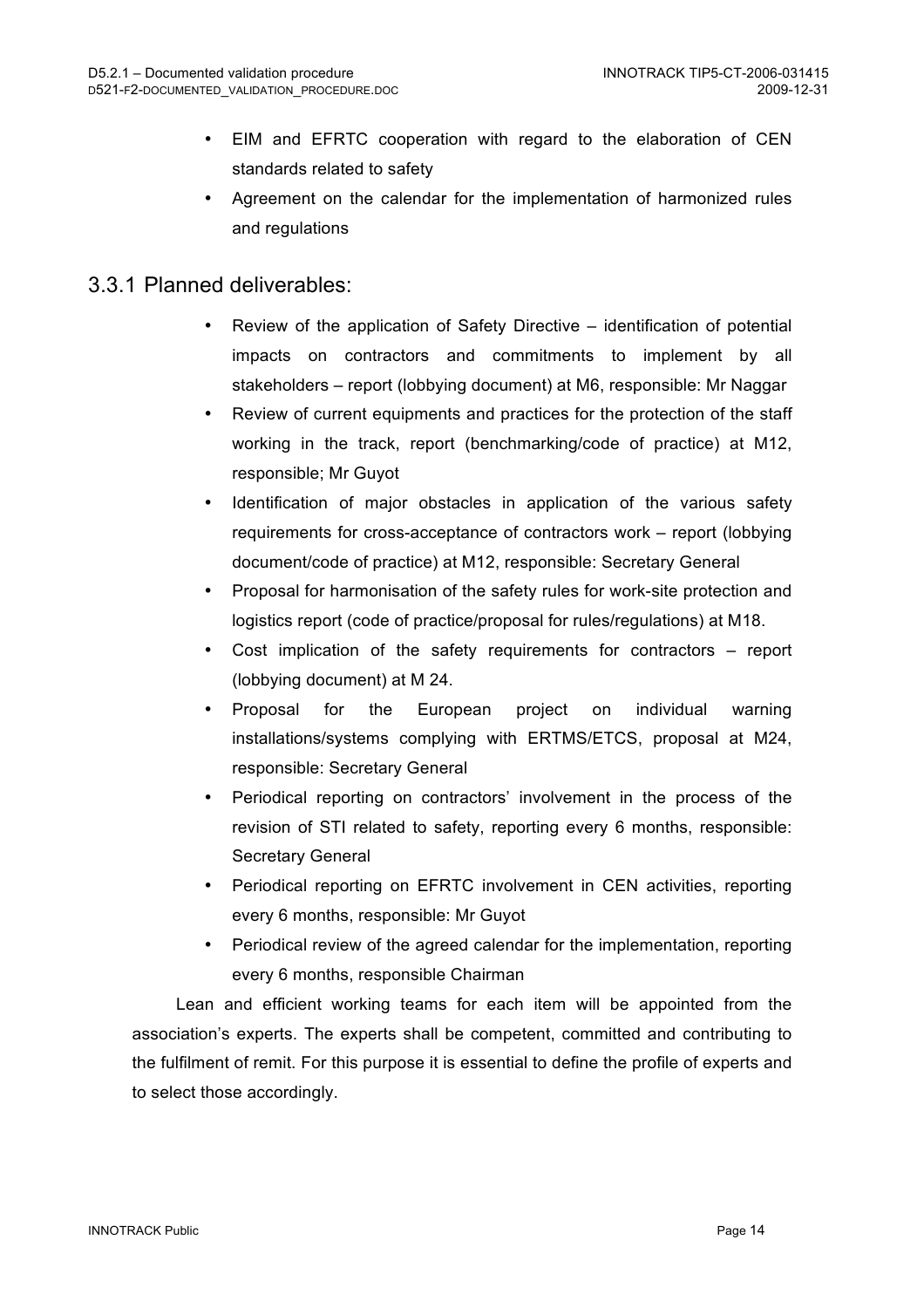## 3.4 Rules and Regulations – Harmonisation of Procurement **Procedures**

#### 3.4.1 The remit of Rules and Regulations – Harmonisation of Procurement **Procedures**

This remit was based on the re-initiation of the tasks proposed by the former EIM/EFRTC Working Group on Harmonisation of Procurement (HoP). It forms a part of the overall remit for harmonisation of rules and regulations for cross-acceptance of contractors following the proposals of the joint infrastructure managers – contractors' workshop (Paris, 18.06.2008) as outcome of the INNOTRACK project.

The tasks is carried out by the newly set-up joint Working Group with strengthening the participation of infrastructure managers from EIM, enhancing them by infrastructure managers - members of CER, and contractors – members of EFRTC.

The appointments of the members for the new joint CER/EFRTC/EIM Working Group is made on the basis of the circulation of this remit by EFRTC, EIM and CER secretariats to its members calling for the experts of their members having capability and expertise to work on this remit.

The Chairmanship of the joint Working Group will be assured jointly by appointed infrastructure manager and contractor. Eric Maatjes from ProRail on behalf of infrastructure managers and Nick van den Hurk from VolkerRail on behalf of contractors are proposed to act as the joint Working Group Chairmanship.

#### 3.4.2 Planned deliverables:

- Remit "Lobby" document as a call for experts to "man-up" the working group. Circulation of call by CER/EFRTC/EIM secretariats ends 2008.
- The start of the work by current core team, appointment of participants was the 7th October 2009. Produce a draft document on decision making process.
	- o Draft documents (in a matrix format) per EIM / CER member on:
	- o Technical requirements ;
	- o Organizational set up ;
	- o Administrative and economical thresholds ;
	- o Staff build up and competences;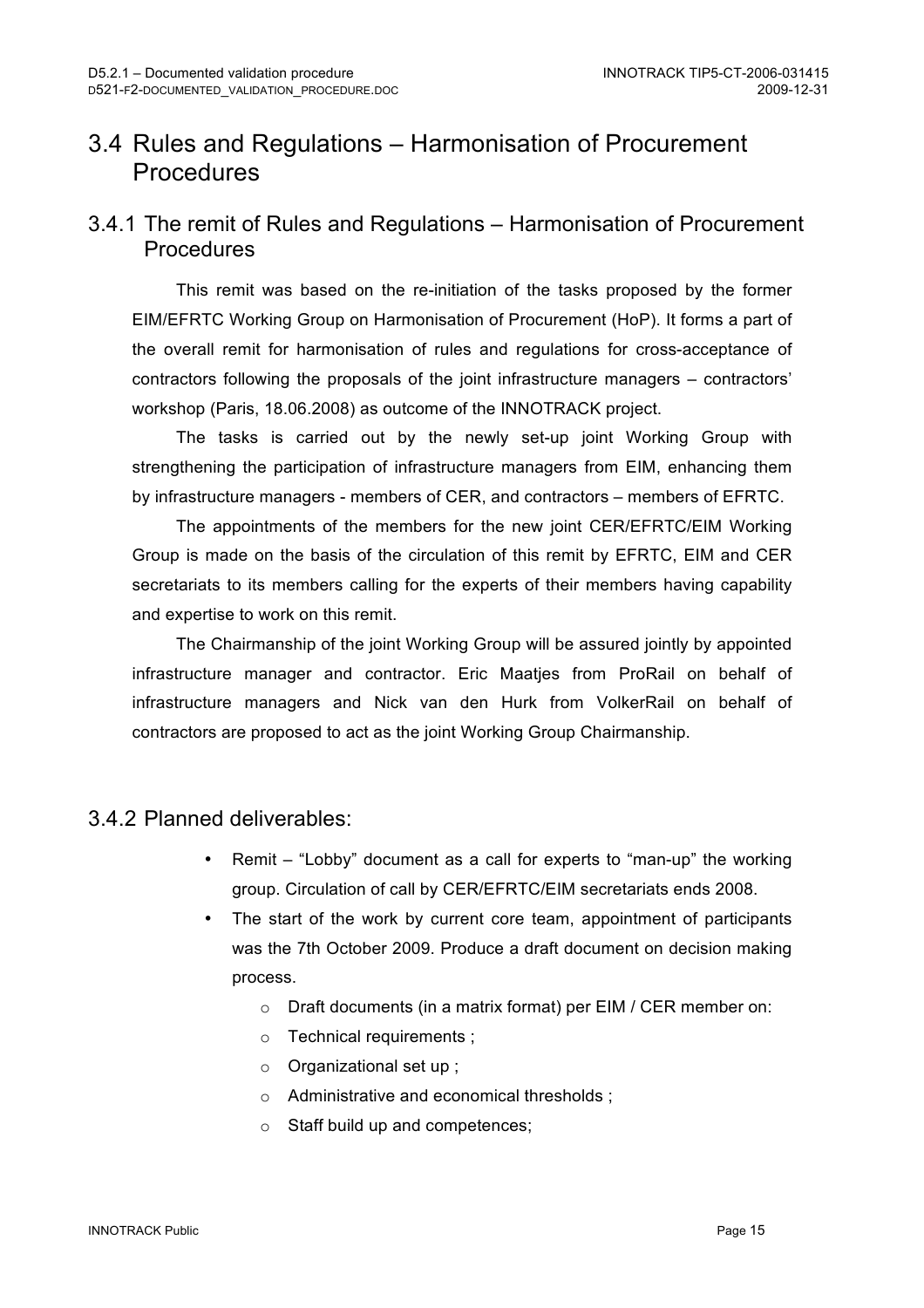- o Plant & Equipment including the operational process & admittance;
- o Current blockades preventing quick wins.
- Set of documents with analysis of the differences, proposals for solutions to overcome them based on consensus building.
- The sequence of the documents will be decided at the joint CER/EFRTC/EIM meeting.
- Draft document on the implementation of the recommendations; i.e. via cross acceptance of audit results.
- Draft document on the procedure to resolve differences of opinion on proposed solutions.

The objective is to set up lean and efficient working structure with the appointment of the association's experts who shall be competent, committed and contributing to produce deliverables as set up above.

#### 3.4.3 Results so far

Also here there have been problem with engagement from IMs.

A new start up meeting was held in Amsterdam on 7th October 2009. It was a breakthrough with nine contactors, ten IMs and three organisations. All participants agreed that the work was important and to carry on with the task according to the remit.

On the meeting the "Directive 2004/17/EC" of the European Parliament and the Councilof 31 March 2004 was one of the working documents. "Coordinating the procurement procedures of entities operating in the water, energy, transport and postal services sectors" was discussed and a will be a basic document for future work.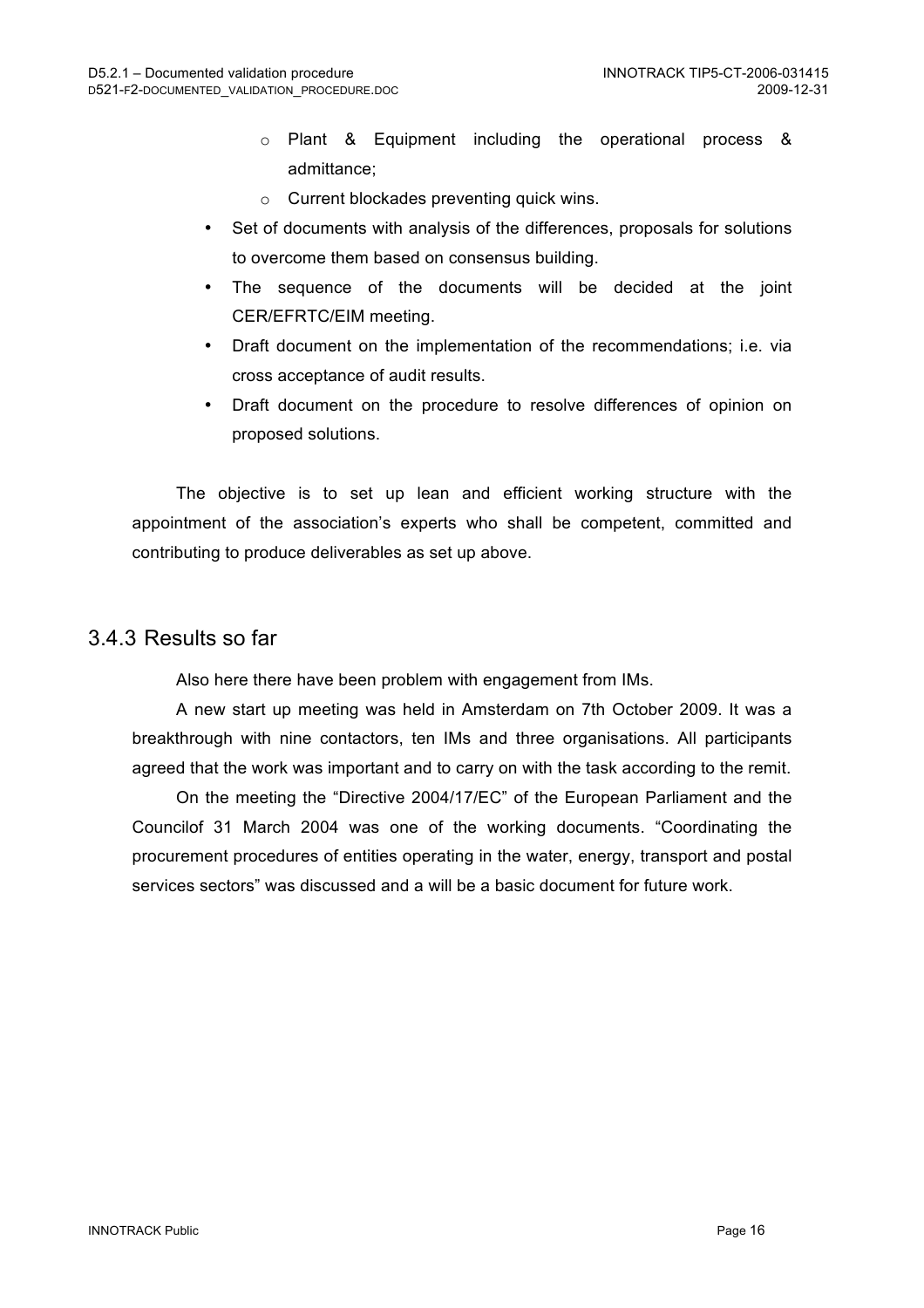# 4. Validation of results

## 4.1 Validation criteria ratings

|                                                            |                     | WP $5.3 -$ Support              |                     | <b>WP 5.4 - S&amp;C</b>         | <b>WP 5.5 - Rail</b> |                                 |  |
|------------------------------------------------------------|---------------------|---------------------------------|---------------------|---------------------------------|----------------------|---------------------------------|--|
| <b>Seven Success</b><br><b>Critical Areas</b>              | Financial<br>Impact | Difficulty of<br>Implementation | Financial<br>Impact | Difficulty of<br>Implementation | Financial<br>Impact  | Difficulty of<br>Implementation |  |
| Α<br>Market<br><b>Strategies</b>                           | $M$                 | L                               | Н                   | M                               | Н                    | M                               |  |
| B<br>Long<br>Terml<br>Funding<br>and<br>Strategic Planning | H                   | M                               | Н                   | M                               | Н                    | M                               |  |
| C<br>Work<br>Programming                                   | H                   | M                               | Н                   | M                               | Н                    | M                               |  |
| Management<br>D<br>and Logistics                           | M                   | L                               | M                   | M                               | M                    | M                               |  |
| Contracting<br>E<br><b>Strategies</b>                      | M                   | L                               | M                   | M                               | M                    | M                               |  |
| Rules<br>F<br>and<br><b>Regulations</b>                    | H                   | M                               | н                   | Н                               | Н                    | Н                               |  |
| $G - Plant$                                                | M                   | L                               | н                   | н                               | н                    | н                               |  |

Financial Impact – High (H), Medium (M), Low (L) – High is worst case.

Difficulty of Implementation – High (H), Medium (M), Low (L) – High is worst case.

The separate validation above was not possible to carry out within INNOTRACK. Therefore it is based on earlier interviews and questionnaires from D5.1.5, D5.1.6 and background material. The ranking can be clustered in five combinations of Financial impact vs Difficulty of implementation:

- 1.  $H-L 0$  Cases
- 2. H-M 9 Cases (Blue)
- 3.  $H-H 4$  Cases (Red)
- 4. M-L 4 Cases (Yellow)
- 5. M-M 4 Cases (Green)

It was further suggested to regroup the seven success critical areas (A to G) since they have a different aspect.

Some are political like A, B and F. Some are commercial while others include mixed logistics and engineering aspects .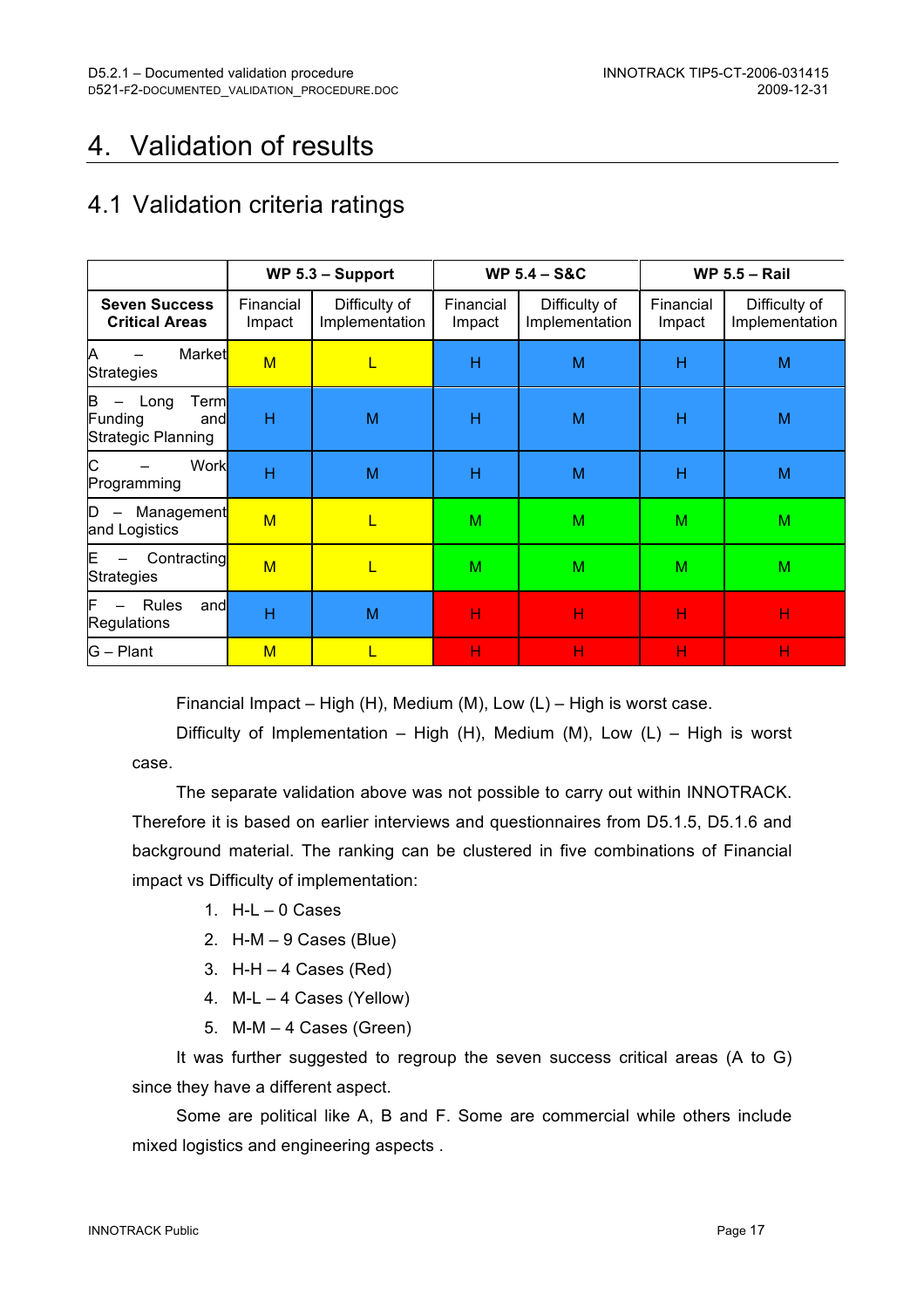### 4.2 Outcome

Market strategies have successfully been tackled. See section 3.1.

Long term funding, planning and contracting has also been tacked. It has not been so successful mainly due difficulties to find suitable and engaged resources from the IMs. See section 3.2.

Work programming and Project management and logistics have been evaluated. See the work in WP5.3 – WP5.5, mainly deliverables D5.3.2, D5.4.2 and D5.5.2.

Contracting strategies and rules and regulations have been dealt with by the EFRTC, EIM and CER. See sections 3.3 and 3.4. It is also been a part of WP5.3- WP5.5.

Finally Plant has been investigated in WP5.3-WP5.5, see deliverables D5.3.2, D5.4.2 and D5.5.2.

This means that all findings from D5.1.5 and D5.1.6 have been addressed.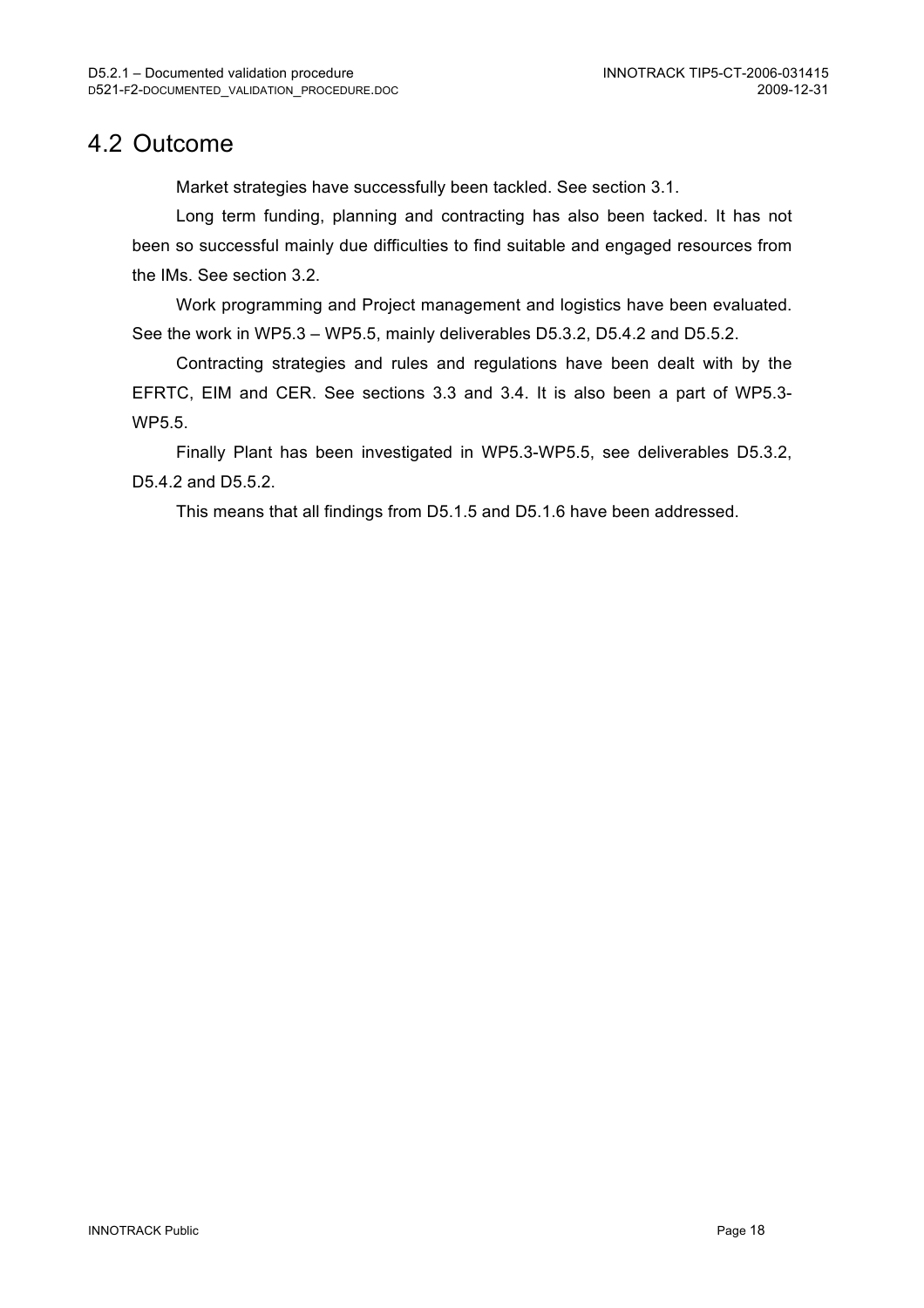## 5. Conclusions and recommendations

As said in the executive summary and looking in the mirror on the objectives of SP5 in INNOTRACK it is clear that the objectives were a bit optimistic. The proposal was put together by contractors and IMs that did not have an international overview of the European situation. At the same time the European situation was much more complex than expected. This means that the outcome of SP5 was not the expected. Two other reasons for this was that the driving partner Carillion due to economical facts left INNOTRACK and that many participating Track Contractors where novices in participating in EU-projects.

If we look at the results from WP5.1 it is a big step forward. For the first time the real problems have been identified on a European level. Earlier reports and findings have too often been top level and not gone into enough technical details. The result from WP5.1 could be defined as good and first State-of-the-art reports in this area.

The deliverables from WP5.3-WP5.5 are more the developed result. Here there are several reports with figure that shows logistic benefits. This is also a step forward.

One of the key objectives of INNOTRACK was a reduction of life cycle costs with 30%. Most of the interviews with both contractors and IMs show a possible cost reduction to this extent. Since the statements done in the interviews are not verified and often referring to specific activities it is not possible to draw more precise conclusions. In D5.3.2, D5.4.2 and D5.5.2 some conclusions are drawn. They clearly show the potential of cost reduction.

Another conclusion already said in the executive summary is that a follow up project of SP5 is well motivated and needed if different European Union directives like "DIRECTIVE 2004/17/EC OF THE EUROPEAN PARLIAMENT AND OF THE COUNCIL of 31 March 2004 shall have a chance to become a reality in the future.

In INNOTRACK the work carried out has also improved the understanding for the Track Contractors of the IMs situation and vice versa. This is probably the most important outcome of SP5 in INNOTRACK.